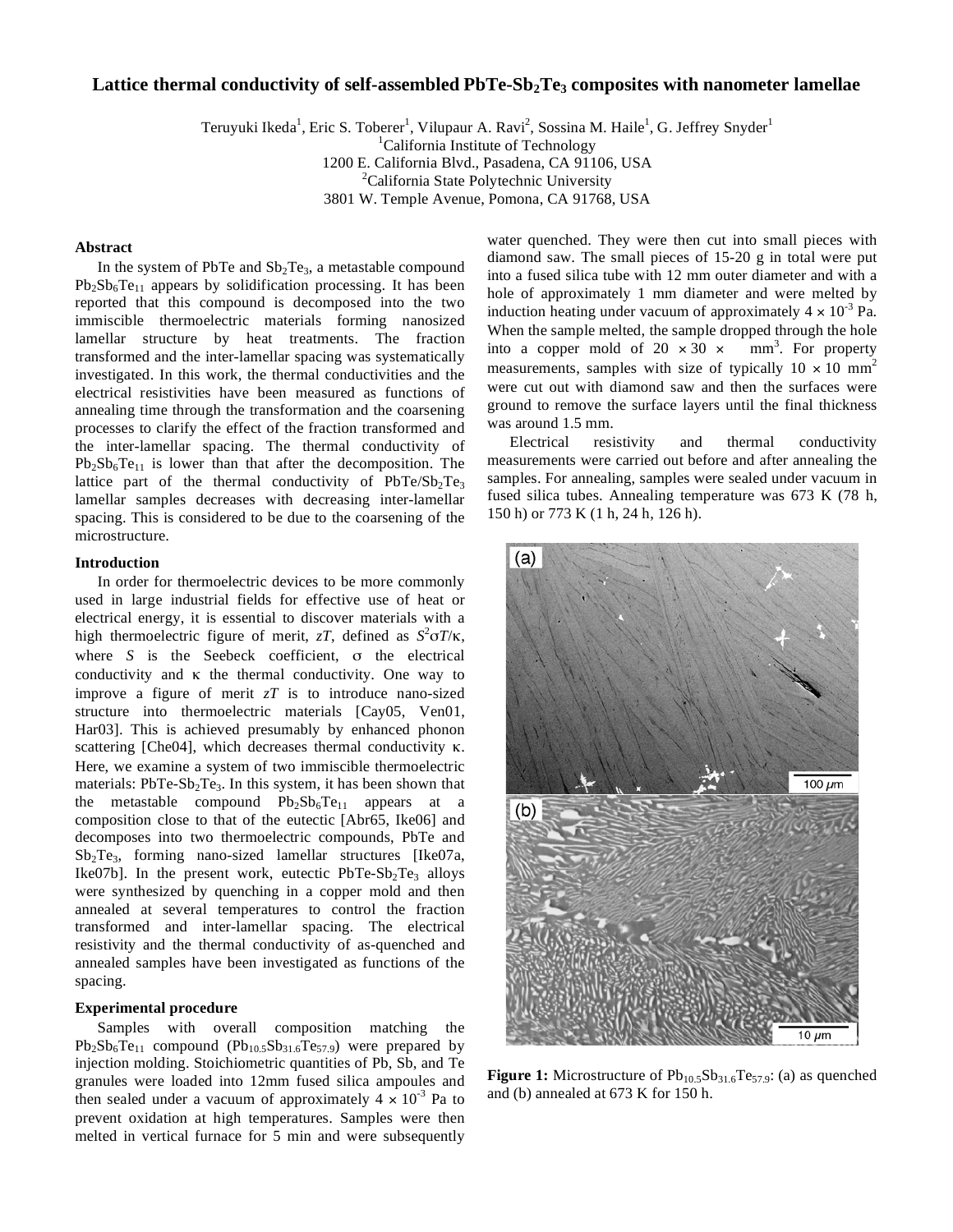

**Figure 2:** XRD profiles obtained from  $Pb_{10.5}Sb_{31.6}Te_{57.9}$  as quenched and annealed at 773 K for 5 days. Open squares  $(\Box)$ , open circles (O) and solid triangles ( $\blacktriangle$ ) show the peaks from PbTe,  $Sb_2Te_3$  and  $Pb_2Sb_6Te_{11}$  phases, respectively.

The electrical resistivity ( $\rho$ ) was measured up to 523 K, below which microstructure is not considered to practically change during measurements because of low atomic diffusivity [Ike07b], using the van der Pauw method with a current of 10 mA as functions of temperature.

The thermal diffusivities were measured up to 523 K using the same samples as the electrical resistivity measurements by flash diffusivity technique (LFA457, NETSZCH). The thermal conductivity  $(\kappa)$  was calculated from the thermal diffusivity which was experimentally measured and the heat capacity which was estimated using Dulong-Petit law.

The microstructures were observed using field emissionscanning electron microscope (Carl Zeiss LEO 1550 VP) equipped with a backscattered electron (BSE) detector for its high compositional contrast capabilities. The accelerating voltage was 20 kV. The microstructures were digitally analyzed using an image analysis program (Macscope, Mitani Corp.) to determine the inter-lamellar spacing (ILS) and the fraction transformed (*Y*). X-ray diffraction (XRD) experiments (Phillips X-Pert Pro diffractometer, Cu K- $\alpha$ radiation,  $15^{\circ} \le 20 \le 45^{\circ}$ ) were performed directly on the asprepared ingots to identify phases.

#### **Results and discussion**

## *Microstructure*

Figure 1 (a) and (b) show the microstructure of the samples which are as-quenched and after annealing at 673 K for 150 h, respectively. The sample in as-quenched state is almost composed of the gray matrix phase,  $Pb_2Sb_6Te_{11}$ . The thin dark acicular phase is  $Sb<sub>2</sub>Te<sub>3</sub>$  and the bright dendrites are PbTe. The phases composing of as-quenched and annealed samples were also confirmed by XRD experiments as shown in Fig. 2. These features were consistent with the solidification microstructure of this system by waterquenching using fused silica tubes [Ike06]. The inter-lamellar spacing in the solidification structure was 13 μm in the vicinity of the sample surface and 16 μm in the middle, which were also consistent with that for water quenching using fused silica tube in the previous work. After annealing at 673 K for 78 h or at 773 K 126 h,  $Pb_2Sb_6Te_{11}$  is almost completely decomposed to  $Sb<sub>2</sub>Te<sub>3</sub>$  and PbTe as reported in the previous work [Ike07a]. The backscattered electron images were digitally analyzed to determine the fraction transformed (*Y*) and the inter-lamellar spacing (ILS). The results of the image analysis is summarized in Table 1. In the sample annealed at 673 K for 78 or 150 h and the one annealed at 773 K for 126 h, the transformation to  $PbTe/Sp<sub>2</sub>Te<sub>3</sub>$  lamellar structure is almost complete. It is also found that ILS is increased by annealing.

**Table 1.** Fraction transformed (*Y*) and inter-lamellar spacing (ILS) of the samples annealed at 673 or 773 K.

| Sample<br>ID | Annealing condition |     |         | $ILS$ (nm) |                       |
|--------------|---------------------|-----|---------|------------|-----------------------|
|              | T/K                 | t/h | $Y$ (%) | Average    | Standard<br>deviation |
| А            | 673                 | 78  | 99.7    | 536        | 155                   |
|              |                     | 150 | 100     | 575        | 153                   |
| в            | 773                 |     | 88.7    | 544        | 168                   |
|              |                     | 126 | 100     | 1591       |                       |

#### *Electrical resistivity*

Figure 3 shows the electrical resistivity and the carrier concentration measured as functions of temperature. The resistivity is found to decrease by the decomposition of  $Pb_2Sb_6Te_{11}$  to  $PbTe/Sb_2Te_3$  lamellae. This is mainly due to the increase in carrier concentration. It is also found that the electrical resistivity is not significantly affected in the coarsening process.

### *Thermal conductivity*

Figure 4 shows the temperature dependence of thermal conductivity of sample B, which was annealed at 773 K for 1 h, 24 h and 126 h. The thermal conductivitivities  $(\kappa_{tot})$  were calculated from the measured thermal diffusivity  $(\alpha)$ , the measured density  $(\rho)$ , and the heat capacity  $(C_P)$  evaluated by Dulong-Petit law using the relation,  $\kappa_{\text{tot}} = \rho C_P \alpha$ . The electron part of the thermal conductivity,  $\kappa_{el}$  was evaluated by Wiedemann-Franz law,  $\kappa_{el} = LT/\rho$ , where *L* is Lorenz number. Moreover, the lattice part of the thermal conductivity,  $\kappa_{\text{lat}}$ , was calculated using  $\kappa_{\text{tot}} = \kappa_{\text{el}} + \kappa_{\text{lat}}$ . The lattice part of the thermal conductivity in the as-quenched state, *i.e.* that of  $Pb_2Sb_6Te_{11}$ , is significantly lower than those after the decomposition. While the electrical resistivity is almost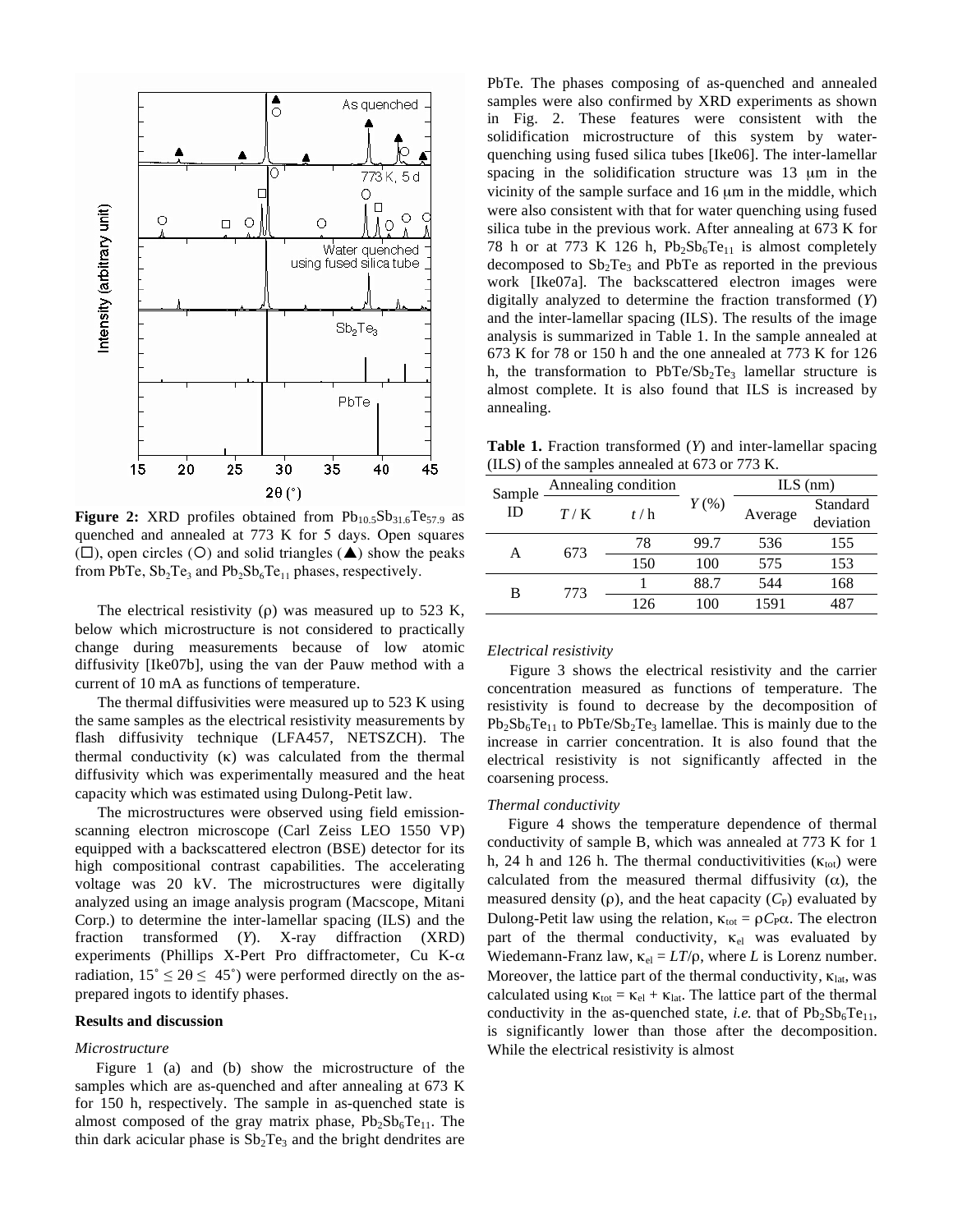

**Figure 3:** Electrical resistivity and carrier concentration of  $Pb_{10,5}Sb_{31,6}Te_{57,9}$  in the as-quenched state and after annealings at 673 K or 773 K.



**Figure 4:** Total, electronic part, and lattice part of the thermal conductivity of  $Pb_{10.5}Sb_{31.6}Te_{57.9}$  in the as-quenched state and after annealing at 773 K.

constant after annealing for 1 h at 773 K, the thermal conductivity slightly increases. As seen in the figure, this is due to the increase of lattice part of the thermal conductivity. As shown in Table 1, the microstructure is coarsened by annealing. That is qualitatively consistent with the previous work [Ike07b]. Thus, the increase in the lattice part of the thermal conductivity could be attributed to the lowering of phonon scattering at phase boundaries due to the coarsening of microstructure. The significantly low thermal conductivity of  $Pb_2Sb_6Te_{11}$  could be considered to be due to the strong effect of phonon scattering.

Figure 5 shows the ILS dependence of the lattice thermal conductivity of  $Pb_2Sb_6Te_{11}$  and  $PbTe/Sb_2Te_3$  lamellar composites. In the figure, the spacing of  $Pb_2Sb_6Te_{11}$  was taken to be 1.4 nm, which is the period of similar atomic stacking in the crystal structure [She04]. Lattice part of the thermal conductivity is lowered with decrease in ILS and the reduction the lattice thermal conductivity ultimately reaches that of  $Pb_2Sb_6Te_{11}$ , which has a periodical layered crystal structure. Therefore, it is again considered that the reduction of the lattice thermal conductivity with the decrease of ILS is due to the enhancement of phonon scattering at phase boundaries. Thus, it is concluded that there is a significant effect of the nanosized lamellar structure on the reduction of lattice thermal conductivity.



**Figure 5:** The dependence of lattice thermal conductivity of  $PbTe/Sp<sub>2</sub>Te<sub>3</sub>$  lamellar composites and  $Pb<sub>2</sub>Sb<sub>6</sub>Te<sub>11</sub>$  on interlamellar spacing. Circles and Squares show the results from samples sample A and B, respectively. The spacing for  $Pb_2Sb_6Te_{11}$  was taken to be the period of similar atomic staking (1.4 nm) in the crystal structure [She04].